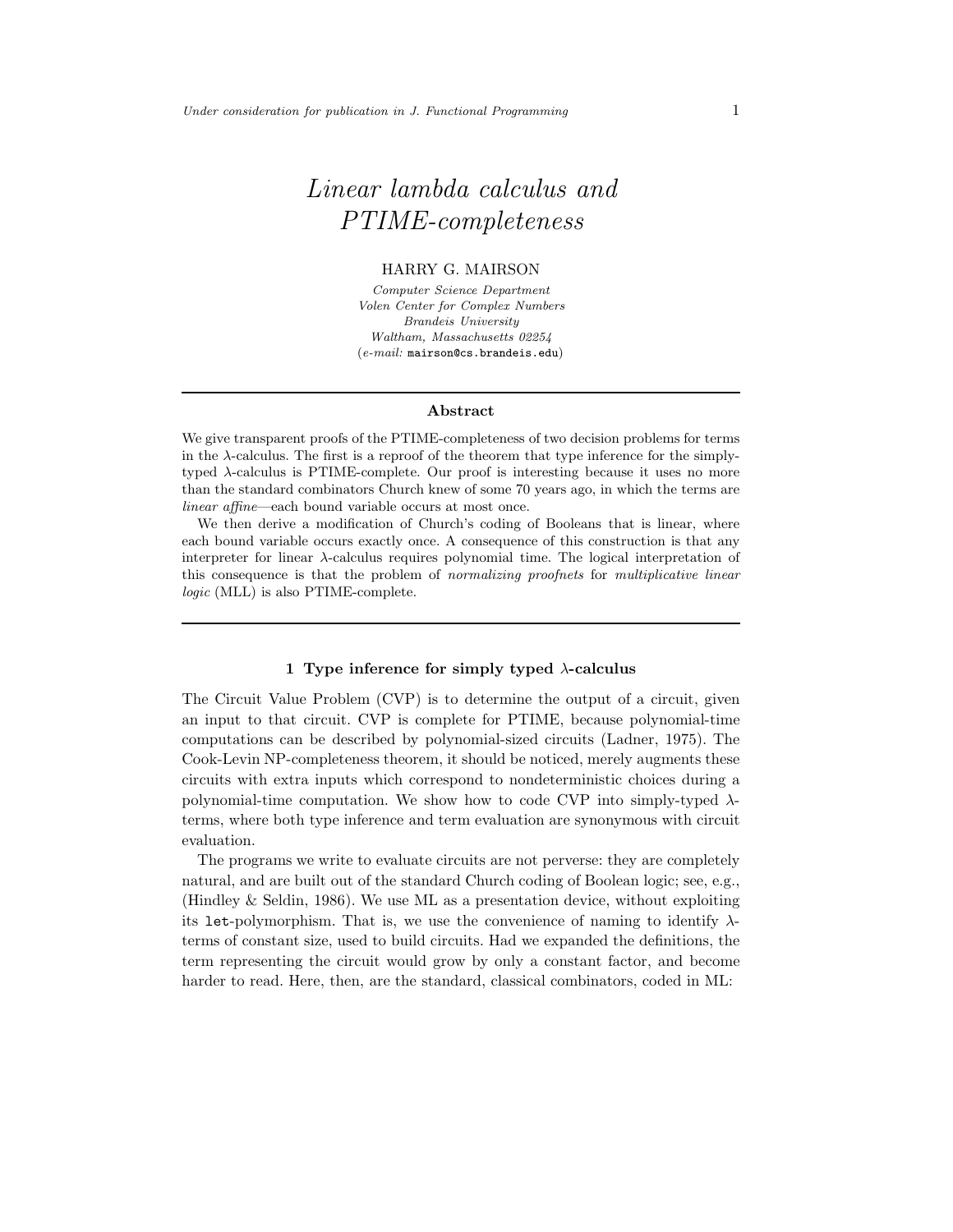```
- fun True x y= x;
val True = fn : 'a -> 'b -> 'a
- fun False x y= y;
val False = fn : 'a \rightarrow 'b \rightarrow 'b- fun Not p= p False True;
val Not = fn: ((a \rightarrow 'b \rightarrow 'b) \rightarrow ('c \rightarrow 'd \rightarrow 'c) \rightarrow 'e) \rightarrow 'e- fun And p q= p q False;
val And = fn : (\lambda a \rightarrow (\lambda b \rightarrow \lambda c \rightarrow \lambda c) \rightarrow \lambda d) \rightarrow \lambda a \rightarrow \lambda d- fun Or p q= p True q;
val 0r = fn : (('a \rightarrow 'b \rightarrow 'a) \rightarrow 'c \rightarrow 'd) \rightarrow 'c \rightarrow 'd
```
Read True as the constant if true, where "if true then  $x$  else  $y$ " reduces to x. Similarly, read the body of And as "if p then q else False." Observe that True and False have different types. Notice the read-eval-print loop where the interpreter reads untyped code, and then returns procedures with inferred type information automatically computed. We already know from our study of the untyped  $\lambda$ -calculus how these terms work to code Boolean functions. However, when these functions are used, notice that they output functions as values; moreover, the principal types (i.e., the most general types, constrained only by the typing rules of the simplytyped lambda calculus, and nothing else) of these functions identify them uniquely as True or False:

```
- Or False True;
val True = fn : 'a \rightarrow 'b \rightarrow 'a- And True False;
val False = fn : 'a \rightarrow 'b \rightarrow 'b- Not True;
val False = fn : 'a \rightarrow 'b \rightarrow 'b
```
As a consequence, while the compiler does not explicitly reduce the above expressions to normal form, hence computing an "answer," its type inference mechanism implicitly carries out that reduction to normal form, expressed in the language of first-order unification.

The computations over Boolean values can be understood in the context of the graph representations of the types (see Figure 1). Notice how the nodes in the type for And can be associated uniquely with subterms from the *code* for And—a *linearity* very much in the spirit of linear logic.

We now observe a certain weirdness: namely, that *nonlinearity* destroys the isomorphism between terms and types. Suppose we define a function Same that is a kind of identity function:

```
- fun Same p= p True False;
val Same = fn : ((a \rightarrow 'b \rightarrow 'a) \rightarrow ('c \rightarrow 'd \rightarrow 'd) \rightarrow 'e) \rightarrow 'e- Same True;
val it = fn : 'a -> 'b -> 'a
- Same False;
val it = fn : 'a \rightarrow 'b \rightarrow 'b
```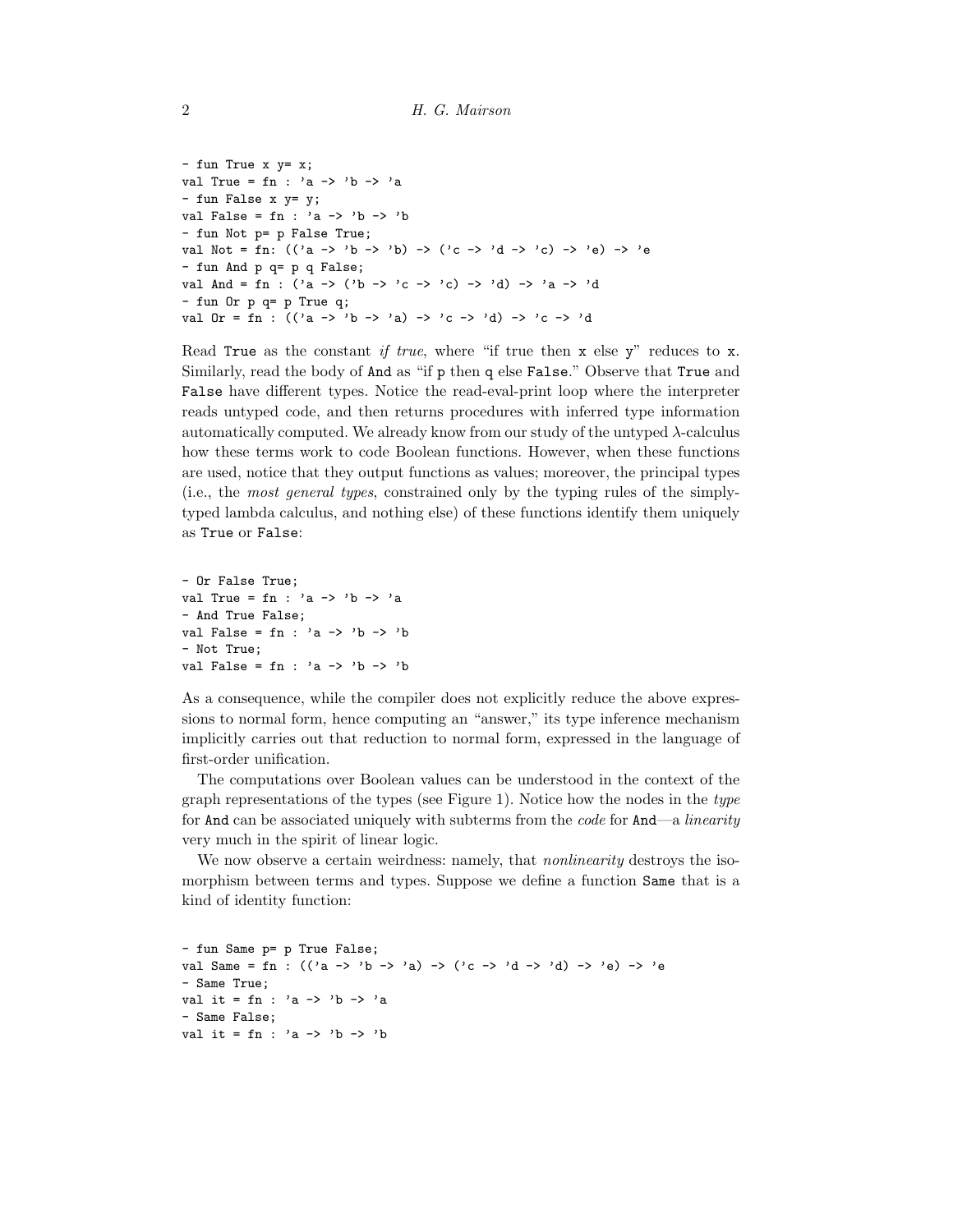

Fig. 1. Graph representations of the terms and principal types of And, True, False



Fig. 2. Graph representations of the terms and principal types of Or, Not.

Now define a nonlinear function Weird that uses its input twice:

```
- fun K x y= x;
val K = fn : 'a -> 'b -> 'a
- fun Weird p= K (Same p) (Not p);
val Weird = fn : ((a \rightarrow 'a \rightarrow 'a) \rightarrow ('b \rightarrow 'b \rightarrow 'b) \rightarrow 'c) \rightarrow 'c- Weird True;
val it = fn : 'a \rightarrow 'a \rightarrow 'a- Weird False;
val it = fn : a \rightarrow a \rightarrow a -> a
```
Even though (Weird  $p$ ) reduces to  $p$ , its type is not a function of  $p$ ; thus the principal type no longer identifies the normal form. The problem with Weird is that its input occurs twice, and that each occurrence must have the same type. Thus the types of Same and Not are unified: each gets type  $((a \rightarrow 'a \rightarrow 'a) \rightarrow 'b$  $\rightarrow$  'b  $\rightarrow$  'b)  $\rightarrow$  'c)  $\rightarrow$  'c. And then Same p returns a value (True or False),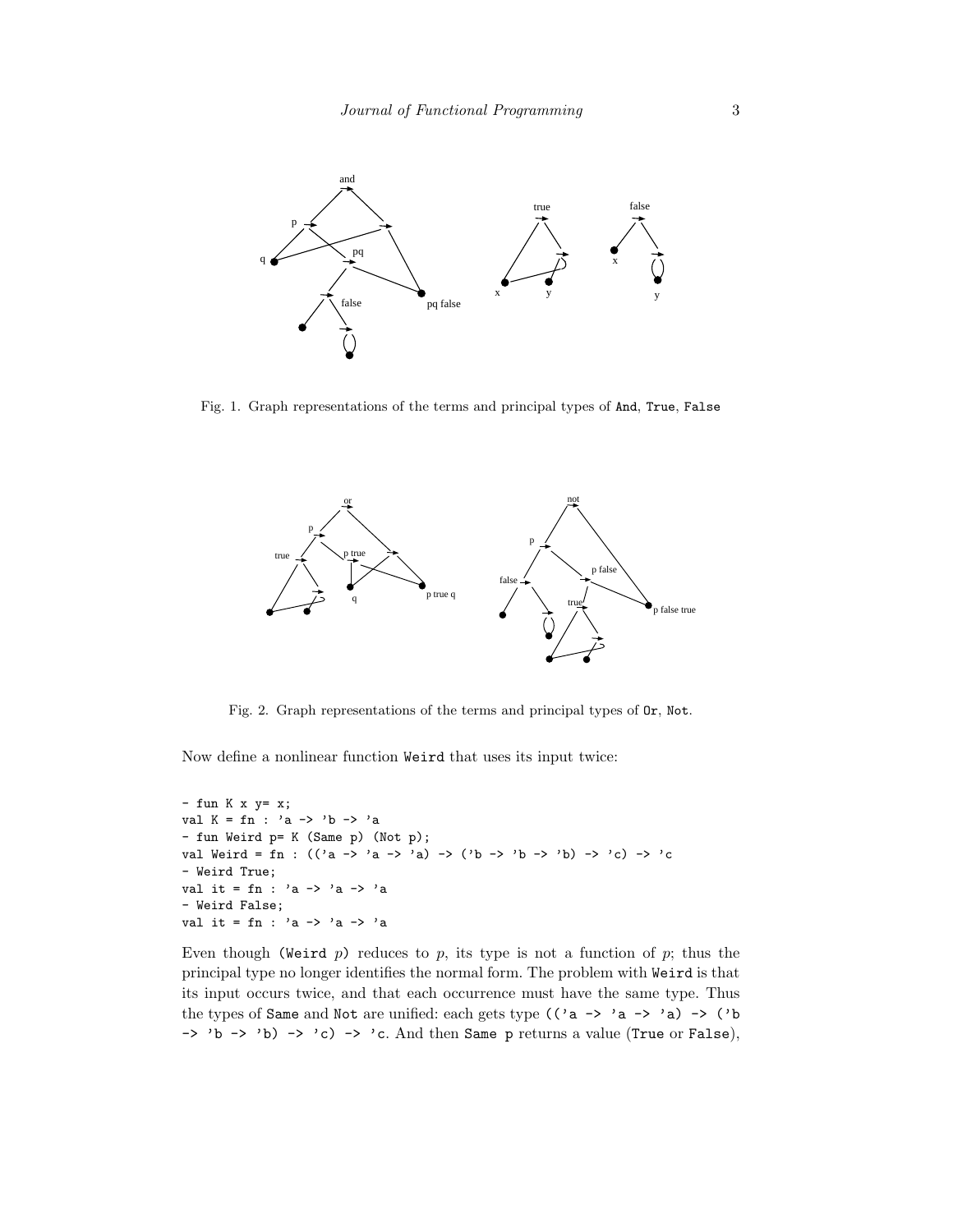but always of type 'a -> 'a -> 'a. Notice also that defining fun AlsoWeird p= Or p p will produce a type error, for similar reasons.

We fix this problem with a functional *fanout gate* which we call Copy, in the spirit of the duplication in the exponentials of linear logic:

```
- fun Pair x y z= z x y;
val Pair = fn : 'a -> 'b -> ('a -> 'b -> 'c) -> 'c
- fun Copy p= p (Pair True True) (Pair False False);
val Copy = fn : (((\n {'a -> 'b -> 'a) -> ('c -> 'd -> 'c) -> 'e) -> 'e})-> ((('f -> 'g -> 'g) -> ('h -> 'i -> 'i) -> 'j) -> 'j) -> 'k) -> 'k
- Copy True;
val it = fn : ((a \rightarrow b \rightarrow a) \rightarrow (c \rightarrow d \rightarrow c) \rightarrow (b \rightarrow c) \rightarrow (c \rightarrow c) \rightarrow c)- Copy False;
val it = fn : ((a \rightarrow 'b \rightarrow 'b) \rightarrow ('c \rightarrow 'd \rightarrow 'd) \rightarrow 'e) \rightarrow 'e
```
Copy restores the linearity of terms, so that each variable occurs at most once. Now we can again compute unweirdly:

```
- fun Unweird p= (Copy p) (fn p1=> fn p2=> K (Same p1) (Not p2));
val Unweird = fn : (((\n  'a \rightarrow 'b \rightarrow 'a) \rightarrow 'c \rightarrow 'd \rightarrow 'c) \rightarrow 'e)-> 'e) -> ((('f -> 'g -> 'g) -> ('h -> 'i -> 'i) -> 'j) -> 'j) -> ((('k
-> 'l -> 'k) -> ('m -> 'n -> 'n) -> (o) -> (('p -> 'q -> 'q) -> ('r
-> 's -> 'r) -> 't) -> 'o) -> 'u) -> 'u
- Unweird True;
val it = fn : a \rightarrow b \rightarrow a- Unweird False;
val it = fn : 'a \rightarrow 'b \rightarrow 'b
```
In this coding, Copy p produces a pair of values, each  $\beta$ -equivalent to p, but not sharing any type variables. The elements of the pair are bound to p1 and p2 respectively, and the computation thus proceeds linearly.

A Boolean circuit can now be coded as a  $\lambda$ -term by labelling its (wire) edges and traversing them bottom-up, inserting logic gates and fanout gates appropriately. We consider the circuit example shown in Figure 3; the circuit is realized by the ML code

```
- fun circuit e1 e2 e3 e4 e5 e6=
let val e7= And e2 e3 in
  let val e8= And e4 e5 in
    let val (e9,e10)= Copy (And e7 e8) in
      let val e11= Or e1 e9 in
        let val e12= Or e10 e6 in
          Or e11 e12
        end
      end
    end
  end
end;
```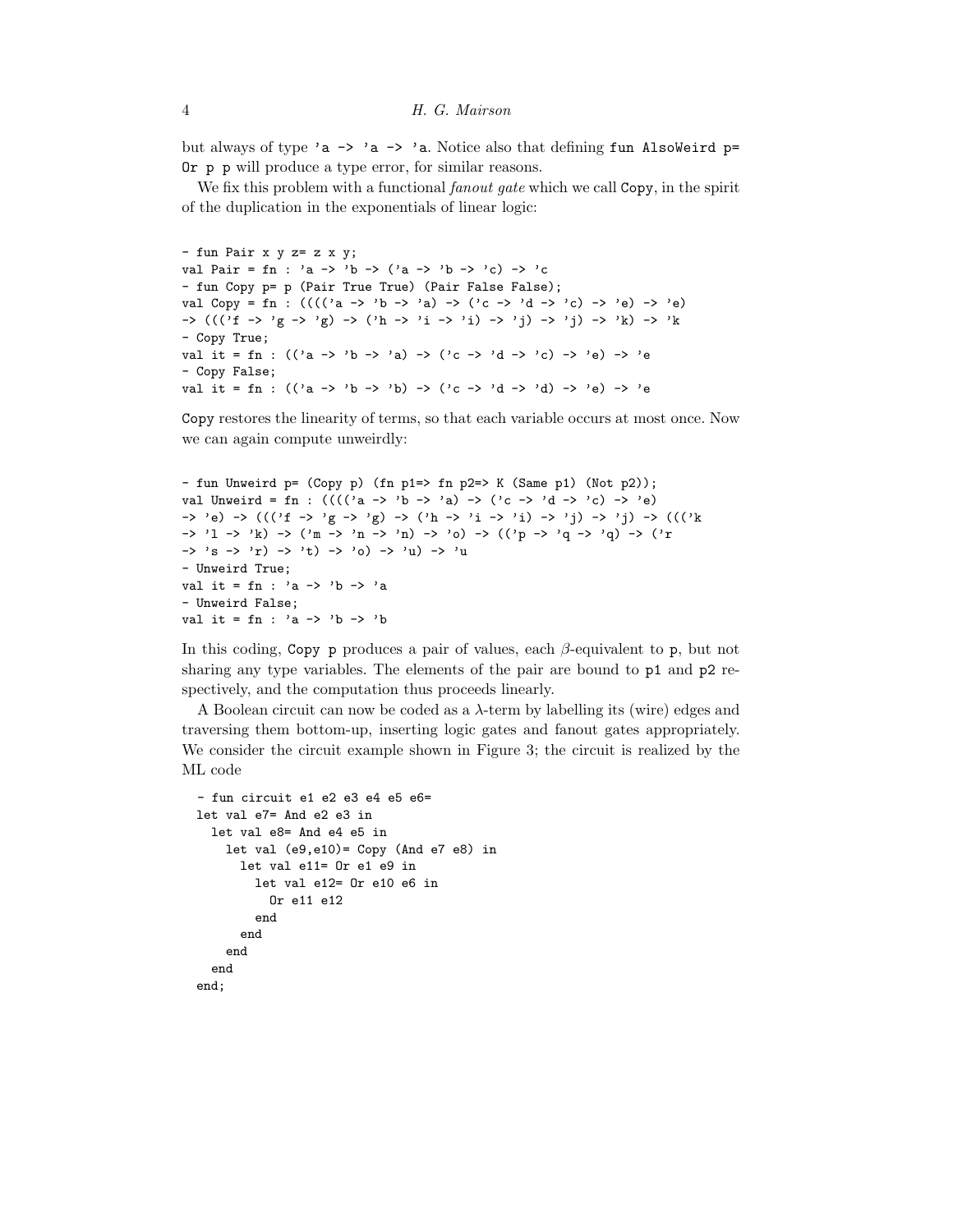

Fig. 3. Labelling of a Boolean circuit

Removing the syntactic sugar of let, this essentially straight-line code "compiles" to the less comprehensible simply-typed term

```
- fun circuit e1 e2 e3 e4 e5 e6=
(fn e7=>
  (\text{fn } e8 \Rightarrow(Copy (And e7 e8))
       (fn e9=> fn e10=>
         (fn e11=>
           (fn e12=> Or e11 e12)
           (Or e10 e6))
         (Or e1 e9)))
  (And e4 e5))
(And e2 e3);
```
The use of procedure naming is incidental: we could just plug in the code for the logic gates instead of using their names. We can now plug inputs into the circuit, and the type inference mechanism is forced to "evaluate" the circuit:

```
- circuit False True True True True False;
val it = fn : 'a \rightarrow 'b \rightarrow 'a
```
The output is "True"—True is the only closed, normal form with the given type!

We can make the code for the circuit look even more like "straight-line code" by introducing the continuation-passing version of unary and binary Boolean functions:

```
- fun cp1 fnc p k= k (fnc p);
val cp1 = fn : ('a \rightarrow 'b) \rightarrow 'a \rightarrow ('b \rightarrow 'c) \rightarrow 'c- fun cp2 fnc p q k= k (fnc p q);
val cp2 = fn : ('a \rightarrow 'b \rightarrow 'c) \rightarrow 'a \rightarrow 'b \rightarrow ('c \rightarrow 'd) \rightarrow 'd
```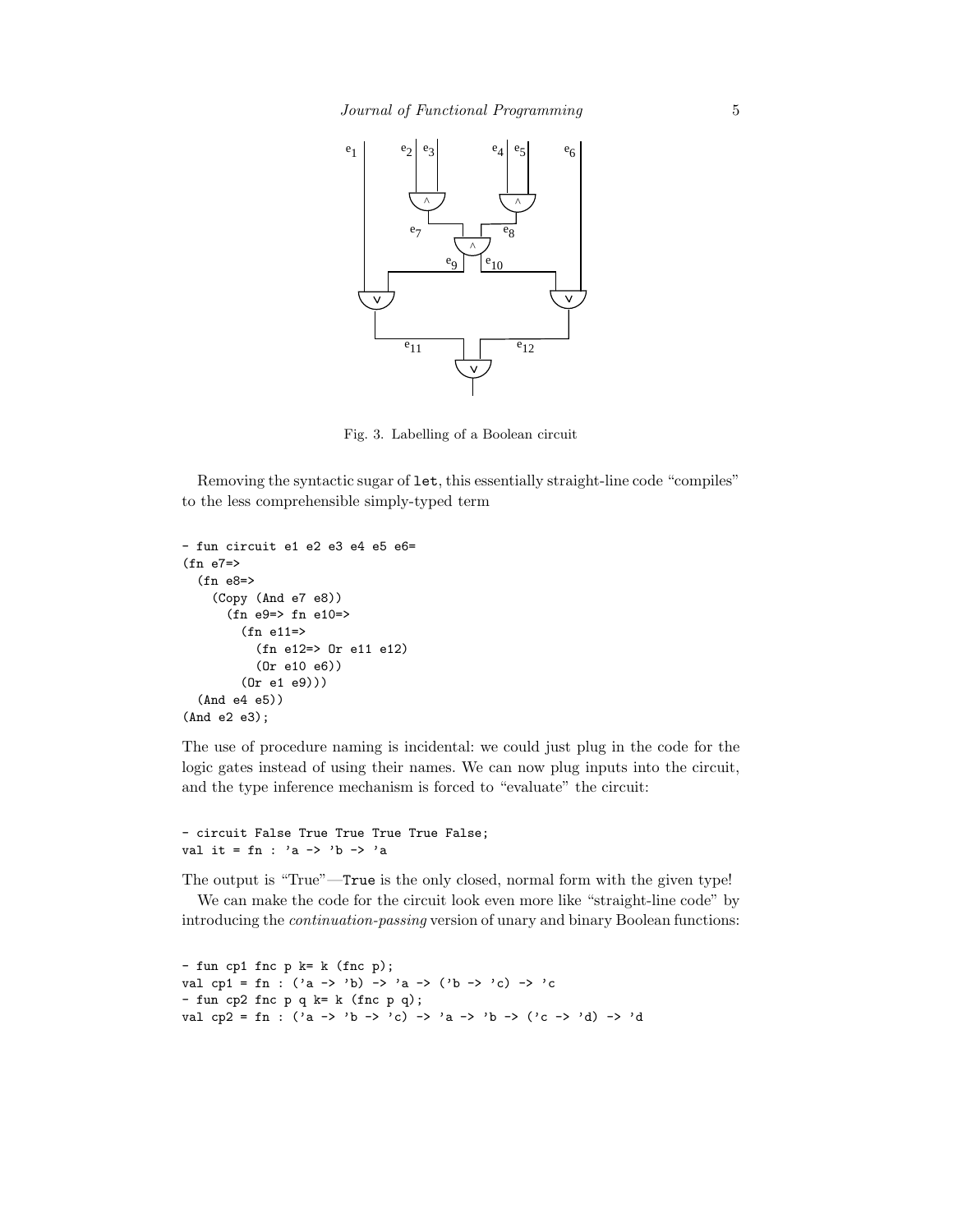```
- val Notgate= cp1 Not;
val it = fn : ((a \rightarrow 'b \rightarrow 'b) \rightarrow (c \rightarrow 'd \rightarrow 'c) \rightarrow 'e) \rightarrow (e \rightarrow 'f) \rightarrow 'f- val Andgate= cp2 And;
val it = fn : ('a -> ('b -> 'c -> 'c) -> 'd) -> 'a -> ('d -> 'e) -> 'e
- val Orgate= cp2 Or;
val it = fn : ((a \rightarrow 'b \rightarrow 'a) \rightarrow 'c \rightarrow 'd) \rightarrow 'c \rightarrow ('d \rightarrow 'e) \rightarrow 'e
```
We now write instead:

```
- fun circuit e1 e2 e3 e4 e5 e6=
  (Andgate e2 e3 (fn e7=>
  (Andgate e4 e5 (fn e8=>
  (Andgate e7 e8 (fn f=>
 Copy f (fn e9=> fn e10=>
  (Orgate e1 e9 (fn e11=>
  (Orgate e10 e6 (fn e12=>
  0r e11 e12)))))));
val circuit = fn : ((a \rightarrow b \rightarrow a) \rightarrow c \rightarrow (d \rightarrow e \rightarrow d) \rightarrow f-> 'g) -> ('h -> ('i -> 'j -> 'j) -> 'k -> ('l -> 'm -> 'm) -> ((('n
-> 'o -> 'n) -> ('p -> 'q -> 'p) -> 'r) -> 'r) -> ((('s -> 't -> 't)
-> ('u -> 'v -> 'v) -> 'w) -> 'w) -> ('c -> (('x -> 'y -> 'x) -> 'z ->
'f) -> 'g) -> 'ba) -> 'h -> ('bb -> ('bc -> 'bd -> 'bd) -> 'k) -> 'bb
-> 'z -> 'ba
- circuit False True True True True False;
val it = fn : 'a \rightarrow 'b \rightarrow 'a
```
Why does the above contruction imply a PTIME-completeness result for type inference? Containment in PTIME is well known for this problem, because type inference is synonymous with finding the solution to a set of first-order constraints over type variables, possibly constants, and the binary contructor  $\rightarrow$ .

The PTIME-hardness is more interesting: a property  $\phi$  is PTIME-hard if, given any fixed PTIME Turing machine  $M$  and an input  $x$ , the computation of  $M$  on  $x$  can be compiled, using  $O(\log |x|)$  space, into a problem instance I, where I has property  $\phi$  iff M accepts x. The circuit value problem is such a problem: given circuit C and input  $\vec{v}$ , is the output of C "true"? Such a circuit can be computed by a compiler using only logarithmic space, and a further logarithmic space algorithm (which we have essentially given here) compiles C and  $\vec{v}$  into a  $\lambda$ -term E, where E has the principal type of True iff C outputs "true" on  $\vec{v}$ . Composing these two compilers gives the PTIME-hardness of type inference.

## 2 Linear  $\lambda$ -calculus and multiplicative linear logic

The above coding uses K-redexes as well as linearity in an essential way: the codings of True and False each discard one of their arguments. Now we construct Boolean terms and associated gates where each bound argument is used exactly once, so that we have constructions in *linear*  $\lambda$ -calculus. We then see that the process of normalizing terms is complete for PTIME.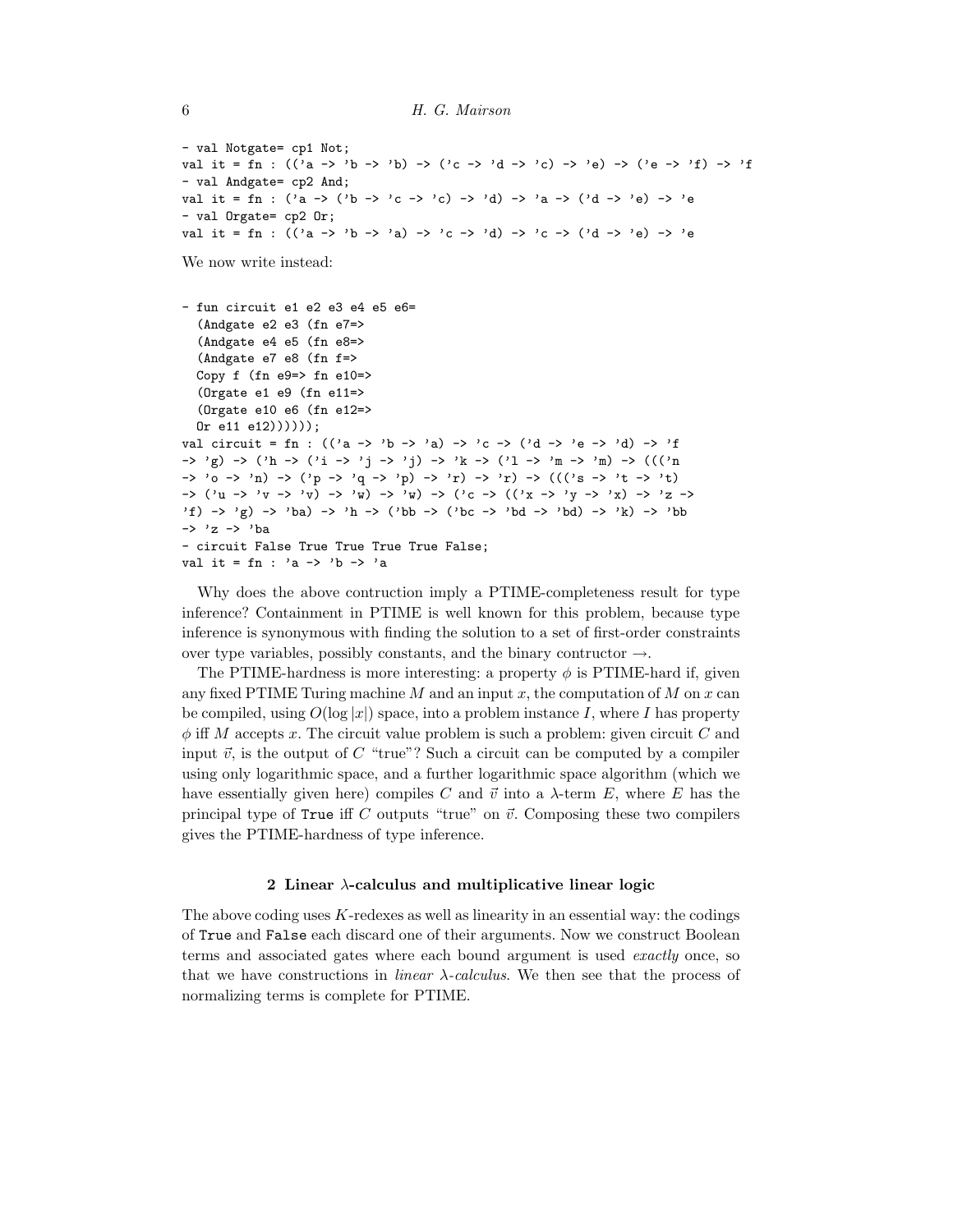```
- fun True x y= Pair x y;
val True = fn : 'a -> 'b -> ('a -> 'b -> 'c) -> 'c
- fun False x y= Pair y x;
val False = fn : 'a -> 'b -> ('b -> 'a -> 'c) -> 'c
```
Observe that the Booleans are now coded by abstract pairs, where the first component is our old, "real" value, and the second is some kind of garbage that preserves linearity. Negation is easy:

```
- fun Not P x y= P y x;
val Not = fn : ('a \rightarrow 'b \rightarrow 'c) \rightarrow 'b \rightarrow 'a \rightarrow 'c- Not True;
val False = fn : 'a -> 'b -> ('b -> 'a -> 'c) -> 'c
- Not False;
val True = fn : 'a -> 'b -> ('a -> 'b -> 'c) -> 'c
```
Now consider what happens if we code  $\texttt{Or } P \downarrow \text{as } P$  True  $\texttt{Q}$ —it doesn't work. Observe that  $0r$  True False = True True False = Pair True False. In general, Or P Q will equal Pair  $(P \vee Q)$   $(P \rightarrow Q)$ . The second component of the pair is garbage: we need to dispose of it while preserving linearity. The function id below turns Boolean garbage into the identity function:

```
- fun I x= x;
val I = fn : 'a \rightarrow 'a- fun id B = B I I I;
val id = fn : ((a \rightarrow 'a) \rightarrow ('b \rightarrow 'b) \rightarrow ('c \rightarrow 'c) \rightarrow 'd) \rightarrow 'd- id True;
val it = fn : 'a \rightarrow 'a- id False;
val it = fn : a \rightarrow 'a
```
We use id to collect garbage in Boolean gates:

```
- fun 0r P Q= P True Q (fn u=> fn v=> (id v) u);
val 0r = fn :
((a \rightarrow 'b \rightarrow 'b \rightarrow 'c \rightarrow 'c) \rightarrow 'c) \rightarrow 'd \rightarrow ('e \rightarrow ('f \rightarrow 'f) \rightarrow 'c)('g -> 'g) -> ('h -> 'h) -> 'e -> 'i) -> 'i) -> 'j) -> 'd -> 'j
- Or True False;
val it = fn : 'a -> 'b -> ('a -> 'b -> 'c) -> 'c
- Or False False;
val it = fn : 'a -> 'b -> ('b -> 'a -> 'c) -> 'c
- fun And P Q = P Q False (fn u => fn v => (id v) u);
val And = fn :
('a -> ('b -> 'c -> ('c -> 'b -> 'd) -> 'd) -> ('e -> (('f -> 'f) ->
('g -> 'g) -> ('h -> 'h) -> 'e -> 'i) -> 'i) -> 'j) -> 'a -> 'j
- And True True;
val it = fn : 'a -> 'b -> ('a -> 'b -> 'c) -> 'c
- And False True;
val it = fn : 'a -> 'b -> ('b -> 'a -> 'c) -> 'c
```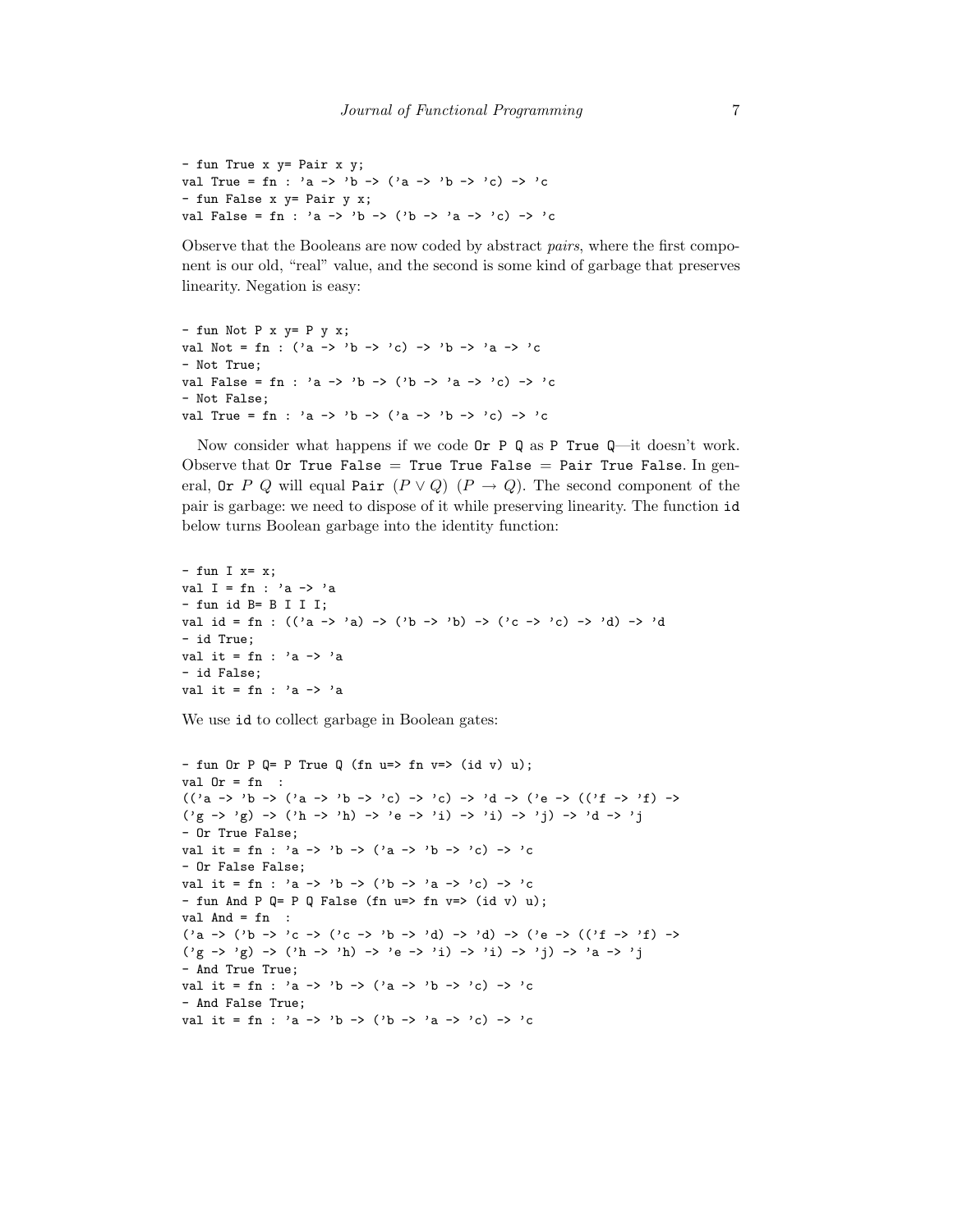Again, we have a gate that copies Boolean values, with a slightly more complicated garbage collector:

```
- fun Copy P= P (Pair True True) (Pair False False)
                 (fn U=> fn V=>
                    U (fn u1=> fn u2=>V (fn v1 = > fn v2 = >(Pair ((id v1) u1) ((id v2) u2)))));
val Copy = fn :
(((('a -> 'b -> ('a -> 'b -> 'c) -> 'c) -> ('d -> 'e -> ('d -> 'e ->
'f) -> 'f) -> 'g) -> 'g) -> ((('h -> 'i -> ('i -> 'h -> 'j) -> 'j) ->
('k -> 'l -> ('l -> 'k -> 'm) -> 'm) -> 'n) -> 'n) -> ((('o -> 'p ->
'q) -> 'r) -> (((('s -> 's) -> ('t -> 't) -> ('u -> 'u) -> 'o -> 'v)
-> (('w \rightarrow 'w) \rightarrow ('x \rightarrow 'x) \rightarrow ('y \rightarrow 'y) \rightarrow 'p \rightarrow 'z) \rightarrow ('y \rightarrow 'z)-> 'ba) -> 'ba) -> 'q) -> 'r) -> 'bb) -> 'bb
```
Now we take the continuation-passing versions of the logic gates:

- val Notgate= cp1 Not; val Notgate = fn :  $('a \rightarrow 'b \rightarrow 'c) \rightarrow (('b \rightarrow 'a \rightarrow 'c) \rightarrow 'd) \rightarrow 'd$ - val Orgate= cp2 Or; val Orgate = fn :  $((a \rightarrow 'b \rightarrow 'b \rightarrow 'a \rightarrow 'b \rightarrow 'c) \rightarrow 'c) \rightarrow 'd \rightarrow ('e \rightarrow ('f \rightarrow 'f) \rightarrow 'c)$ ('g -> 'g) -> ('h -> 'h) -> 'e -> 'i) -> 'i) -> 'j) -> 'd -> ('j -> 'k) -> 'k - val Andgate= cp2 And; val Andgate = fn : ('a -> ('b -> 'c -> ('c -> 'b -> 'd) -> (d) -> ('e -> ('f -> 'f) -> ('g -> 'g) -> ('h -> 'h) -> 'e -> 'i) -> 'i) -> 'j) -> 'a -> ('j -> 'k) -> 'k

Once again, we have a circuit simulator:

```
- fun circuit e1 e2 e3 e4 e5 e6=
  Andgate e2 e3 (fn e7=>
  Andgate e4 e5 (fn e8=>
  Andgate e7 e8 (fn f=>
  Copy f (fn e9=> fn e10=>
  Orgate e1 e9 (fn e11=>
  Orgate e10 e6 (fn e12=>
  Or e11 e12))))));
val circuit = fn : ((a \rightarrow 'b \rightarrow 'c \rightarrow 'b \rightarrow 'c) \rightarrow 'c) \rightarrow 'd \rightarrow ('e-> (('f -> 'f) -> ('g -> 'g) -> ('h -> 'h) -> 'e -> 'i) -> 'i) -> ('j
-> 'k -> ('j -> 'k -> 'l) -> 'l) -> 'm -> ('n -> (('o -> 'o) -> ('p ->
'p) -> ('q -> 'q) -> 'n -> 'r) -> 'r) -> 's) -> ('t -> ('u -> 'v ->
('v -> 'u -> 'w) -> 'w) -> ('x -> (('y -> 'y) -> ('z -> 'z) -> ('ba ->
'ba) -> 'x -> 'bb) -> 'bb) -> 'bc -> ('bd -> 'be -> ('be -> 'bd ->
'bf) -> 'bf) -> ('bg -> (('bh -> 'bh) -> ('bi -> 'bi) -> ('bj -> 'bj)
-> 'bg -> 'bk) -> 'bk) -> ((('bl -> 'bm -> ('bl -> 'bm -> 'bn) -> 'bn)
-> ('bo -> 'bp -> ('bo -> 'bp -> 'bq) -> 'bq) -> 'br) -> 'br) ->
(((\text{ 'bs -> 'bt -> ('bt -> 'bs -> 'bu) -> 'bu) -> ('bv -> 'bw -> ('b w -> 'b w -> 'b w -> 'b w -> 'b w -> 'b w -> 'b w -> 'b w -> 'b w -> 'b w -> 'b w -> 'b w -> 'b w -> 'b w -> 'b w -> 'b w -> 'b w -> 'b w -> 'b w -> 'b w -> 'b w -> 'b w -> 'b w -> 'b w -&'bv -> 'bx) -> 'bx) -> 'by) -> 'by) -> ((('bz -> 'ca -> 'cb) -> 'cc)
-> (((('cd -> 'cd) -> ('ce -> 'ce) -> ('cf -> 'cf) -> 'bz -> 'cg) ->
```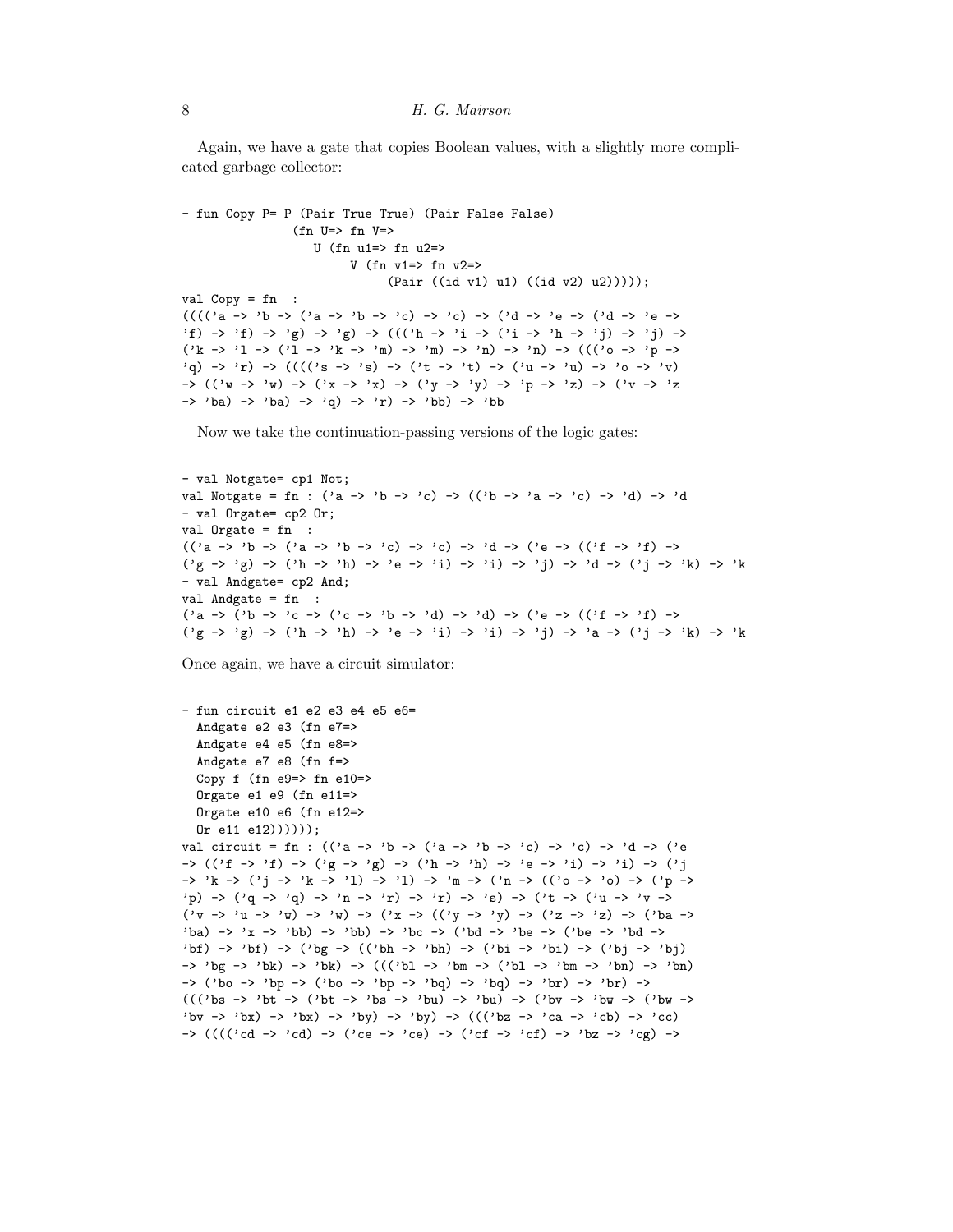$((\text{'ch} \rightarrow \text{'ch}) \rightarrow (\text{'ci} \rightarrow \text{'ci}) \rightarrow (\text{'cj} \rightarrow \text{'cj}) \rightarrow \text{'ca} \rightarrow \text{'ck}) \rightarrow (\text{'cg}$ -> 'ck -> 'cl) -> 'cl) -> 'cb) -> 'cc) -> ('d -> (('cm -> 'cn -> ('cm -> 'cn -> 'co) -> 'co) -> 'cp -> ('cq -> (('cr -> 'cr) -> ('cs -> 'cs) -> ('ct -> 'ct) -> 'cq -> 'cu) -> 'cu) -> 'm) -> 's) -> 'cv) -> 't -> ('cw -> ('cx -> 'cy -> ('cy -> 'cx -> 'cz) -> 'cz) -> ('da -> (('db -> 'db) -> ('dc -> 'dc) -> ('dd -> 'dd) -> 'da -> 'de) -> 'de) -> 'bc) ->  $'$ cw  $\rightarrow$  'cp  $\rightarrow$  'cv

It is said that the proof of the pudding is in the tasting; here, the proof of the coding is in the testing:

```
- circuit False True True True True False;
val it = fn : 'a -> 'b -> ('a -> 'b -> 'c) -> 'c
```
We further assert the following *pearl theorem:* the  $\beta\eta$ -normal form of any simplytyped, *linear*  $\lambda$ -term  $E$ , with or without free variables and K-redexes, may be inferred from only its principal type  $\sigma$ . Moreover, every linear term is simply typable (Hindley, 1989). Notice that it is the multiple occurrence of variables, (for example, in iterators such as Church numerals) which weakens this pearl theorem, and all that is left is parametricity, where the type indicates a property instead of identifying the exact normal form; see for instance (Mairson, 1991; Wadler, 1989). Multiple occurrences of a variable are also the way to make this problem one of typability; for example, in the non-affine coding presented in this section, we may define

- fun Test  $p$   $u$   $v=$   $(p$   $u$   $v)$   $(fn$   $a=$   $>$   $fn$   $b=$   $>$   $b$   $u)$ ; val Test = fn :  $('a \rightarrow 'b \rightarrow ('c \rightarrow ('a \rightarrow 'd) \rightarrow 'd) \rightarrow 'e) \rightarrow 'a \rightarrow 'b \rightarrow 'e$ 

Then Test True has a type, but Test False does not.

We conclude by mentioning some more technical connections of the above constructions to the normalization of proofs in linear logic. Every typed linear  $\lambda$ -term represents a proof in multiplicative linear logic (MLL) (Girard, 1987), where the conclusions of the proof represent the types of the free variables and output of a term, and the structure of the proof represents the term. Here is the logic:

$$
\frac{\Gamma, A \quad \Delta, A^{\perp}}{A, A^{\perp}} \text{ Axiom } \frac{\Gamma, A \quad \Delta, A^{\perp}}{\Gamma, \Delta} \text{ Cut } \frac{\Gamma, A \quad \Delta, B}{\Gamma, \Delta, A \otimes B} \otimes \frac{\Gamma, A, B}{\Gamma, A \otimes B} \otimes
$$

These rules can type graphs and graph reduction for linear  $\lambda$ -calculus, an expressive subset of MLL proofnets. A *wire* (Axiom rule) has (expression) type  $A$  in one direction, and (continuation) type  $A^{\perp}$  in the other. The Cut connects an expression to a continuation. The ⊗ pairs a continuation and input for a function, and thus represents an application ( $\circledcirc$ ) node. The  $\circledcirc$  unpairs them, representing a  $\lambda$ node; the associated function can be thought of dually as either transforming the continuation, or the expression.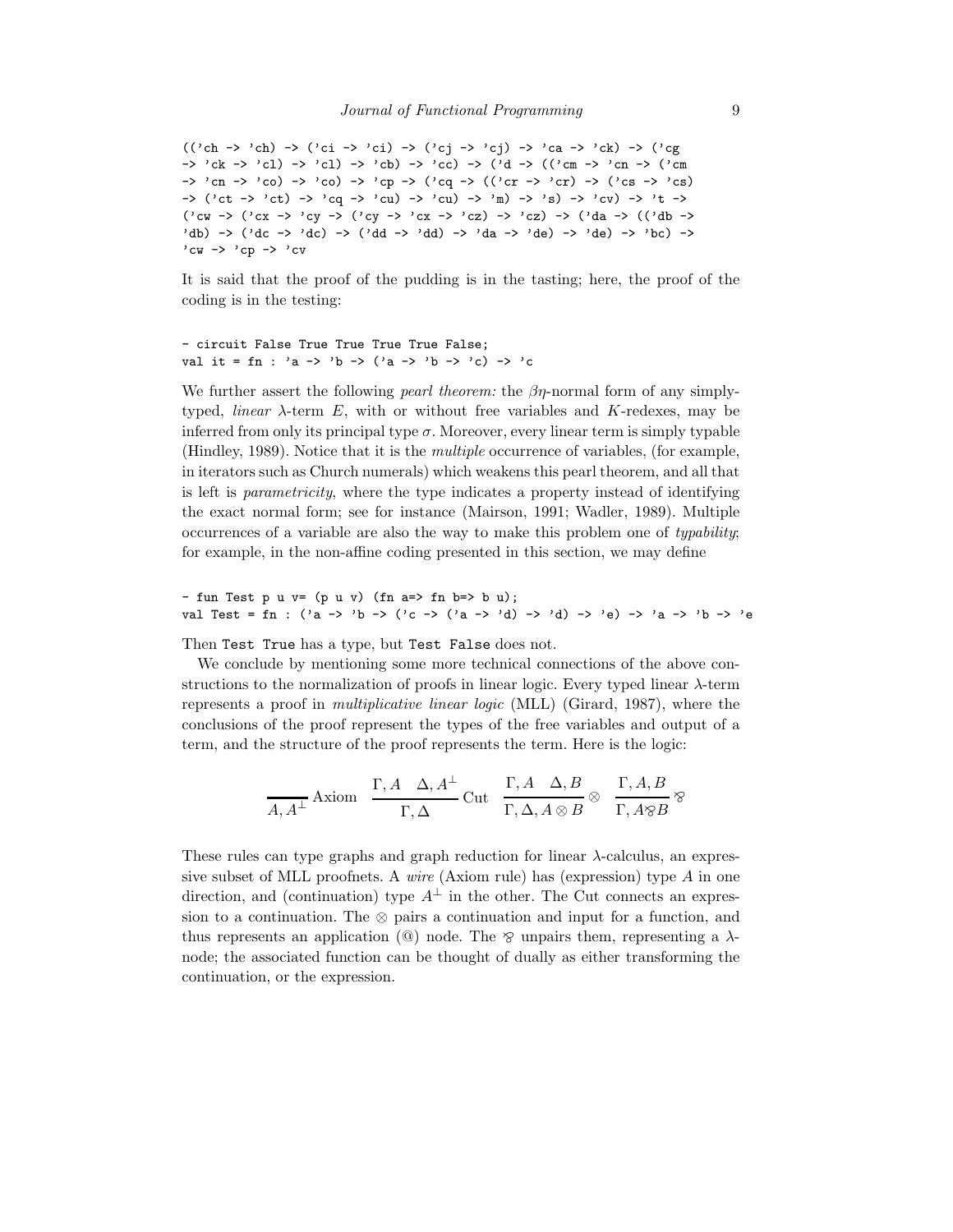#### 10 H. G. Mairson

The reduction rule for this logic is like  $\beta$ -reduction in the  $\lambda$ -calculus. We negate variables appropriately to make this analogy transparent.

$$
\frac{\Gamma, B^{\perp} \quad \Delta, A}{\Gamma, \Delta, B^{\perp} \otimes A} \otimes \frac{\Sigma, A^{\perp}, B}{\Sigma, A^{\perp} \otimes B} \otimes \text{Cut} \Rightarrow \frac{\Gamma, B^{\perp} \quad \Sigma, A^{\perp}, B}{\Gamma, \Sigma, A^{\perp}} \text{Cut} \quad \Delta, A}{\Gamma, \Sigma, \Delta} \text{Cut}
$$

This says: to reduce the connecting of a function (of type  $A^{\perp} \otimes B$ ) to an application context (of type  $B^{\perp} \otimes A$ ), connect the output of the function  $(B)$  to the continuation  $(B^{\perp})$ , and the input  $(A)$  to the parameter request of the function  $(A^{\perp})$ .

Every time an MLL proof is reduced, the proof gets smaller. Reduction is then easily seen to be polynomial time. Given that our circuit simulation is a linear  $\lambda$ -term, it is representable by an MLL proof. Thus proof(net) normalization for multiplicative linear logic is complete for polynomial time. We observe finally that with the introduction of second-order quantification in the style of System  $F$  (Girard, 1972), we can define the linear type  $Bool = \forall \alpha \alpha \rightarrow \alpha \otimes \alpha$  and give binary Boolean functions the uniform type Bool −◦ Bool −◦ Bool. The programming techniques we have described above then let us code projection functions of type Bool ⊗ Bool −◦ Bool and duplication functions Bool −◦ Bool ⊗ Bool, without weakening or contraction. In this limited way, we recover the features of exponentials from linear logic. This analysis is generalized in (Mairson & Terui, 2003), where the types other than Bool for which exponentials can be simulated are characterized; in addition, we show that light multiplicative linear logic, a proper subset of light affine logic (where copying is restricted), can represent all the PTIME functions. At this point, however, the discussion is no longer a pearl.

**Historical note.** The analysis of type inference through linear  $\lambda$ -calculus is something I understood while working on this subject roughly a decade ago. While the linear features were very apparent, it is only recently that I saw the real connection with linear logic. The results of Section 1 were outlined in more technical terms in a paper joint with Fritz Henglein (Henglein & Mairson, 1994), where they were used to derive lower bounds on type inference for Systems F and  $F_\omega$ . I wish to acknowledge both his collaboration in this presentation, as well as the previous appearance of these ideas in this very Journal. I take the liberty of repeating them here—it is not for nothing that this endeavor is called research—not only because the ideas form a pearl that deserves to be known more widely, but also because the clarity of the original version in the Journal was lost due to numerous production errors.